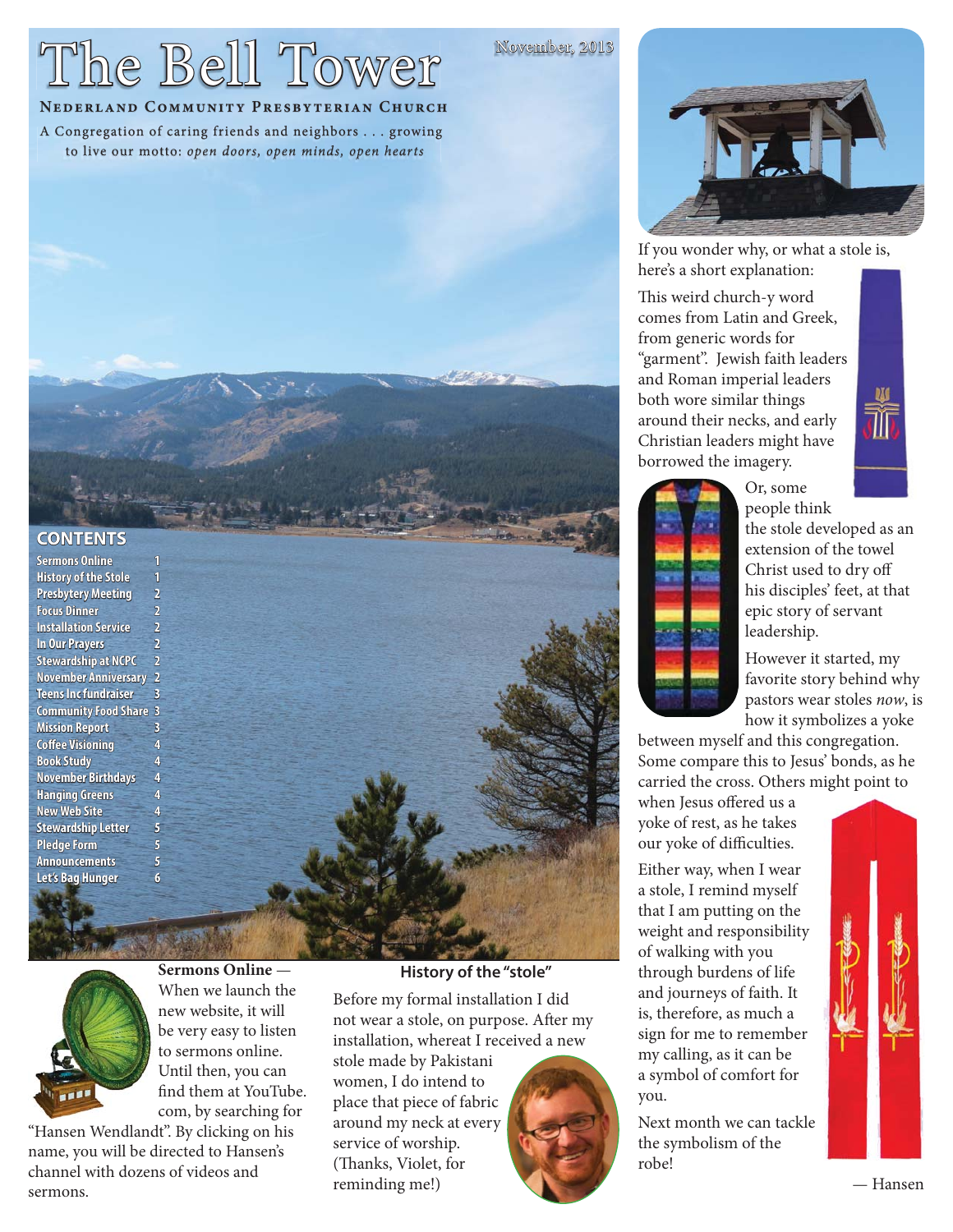

Following are a few highlights from the latest quarterly meeting of our regional body of 40 PC(USA) congregations.

- We discussed churches affected by the flood, directed the worship offering toward their cleanup, and heard a report from Presbyterian Disaster Assistance: "We won't be the first ones to come in after a disaster, but we will *be the last ones to leave."*
- We reviewed the finances for the Presbytery. The operating budget (for things like leadership development, congregational support and Highlands Camp) should sustain us for 2013, but it is suffering mightily. Budgeted expenses are well down, but **income is also down by \$182k**. Part of this is certainly economic, but five churches have also chosen to withhold or postpone about \$133k in per capita apportionments, as they continue to consider theological issues. The mission budget, on the other hand, is stable, partly because three of the aforementioned five churches have fully kept up with their pledge to local and denominational mission.
- Highlands Camp served as a shelter for many residents during the flood. Staff did an awesome job. Since, they have cleaned up much of the damage, although the lost revenue is weighing heavy.
- We heard a very good sermon from Rev. Nancy D'Ippolito, along with a worship service full of very diverse music.
- The Council reported a lot of discussion about staffing models and our commitment to mission and Highlands.
- Dates for 2014 Presbytery meetings were set as February 7-8 in Fort Morgan, May 3 in Berthoud, August 9 in Bridgeport and October 24-25 at Longmont Westview.

#### **Youth and Children Focus Dinner**

On 27 October 8 teens, 4 children and 9 adults gathered at the Haynes house to make decisions about moving forward with Youth and Children's Ministry at NCPC.

Everyone participated in the discussion, from a 6-year old who shared that "Sunday School is fun," to adults who reminisced about what they enjoyed from Youth Group.

Keep your eyes out for a poster that summarizes all the comments. And be excited that activities ramp up on 10 November!



*This photo doesn't accurately represent what went on at the Focus Dinner — (*this newsletter needs reporters and photographers to help capture the various events and activities of a vibrant, fun-loving and growing congregation. Think what a difference that would make. )<br>Uust do it! (C) Just do it!

**Children K-5 will** have a Sunday morning class 9-9:45 each week. Youth in grades 6-12 will gather for fellowship and learning a couple times a month, maybe with a mission project or dinner and a movie; a schedule will come out very soon.

499999999992 Think back to your childhood. Would another caring adult have made a difference in your life? Might you feel **called to serve the younger folks** in our community? Contact Barbara Hardt or Hansen, if you have any questions about volunteering or participating!



Violet Aandres; Judy Anderson; Becky Binge; Shirley  $\sum_{k=1}^{\infty}$  Filer; the Fogelburg Family;  $\overline{S}$  the parents of Marylou Har- $\hat{S}$  the purems of the film  $\hat{S}$ 

Stadele; Joye Stanich; Robyn Wysong; for those who are unable to worship with us on a regular basis; and for those serving in the military.

November Anniversary!









*Many folks contributed food for the reception following the installation service . . . and this dynamic duo made sure the presentation was "par excellence" . . . hugs and thanks to all who helped!*

#### **Stewardship at NCPC**

**Stewardship Sunday** is November 17. It's that time of year again-time to reflect on

Stewardship—how we choose individually to steward and share our resources—financial, time and talents—with our community. As the graphic says, this really is **heart work**—a very real



time for inner reflection on personal values and commitments.

We are blessed and grateful for your on-going dedication and commitment to our church and to its missions in the community.

We are blessed and grateful for our congregation—year round and seasonal—who help support our church financially, volunteer your time, donate your gifts, sing in the choir, play your instrument during worship, help pull weeds and spruce up our grounds and facilities, bring your smiles and conversation to fellowship after worship, host the fellowship

**23 Bob & Cinda Kochen [ Continued on page 5 where you can read the stewardship letter and clip out a pledge form. ]**

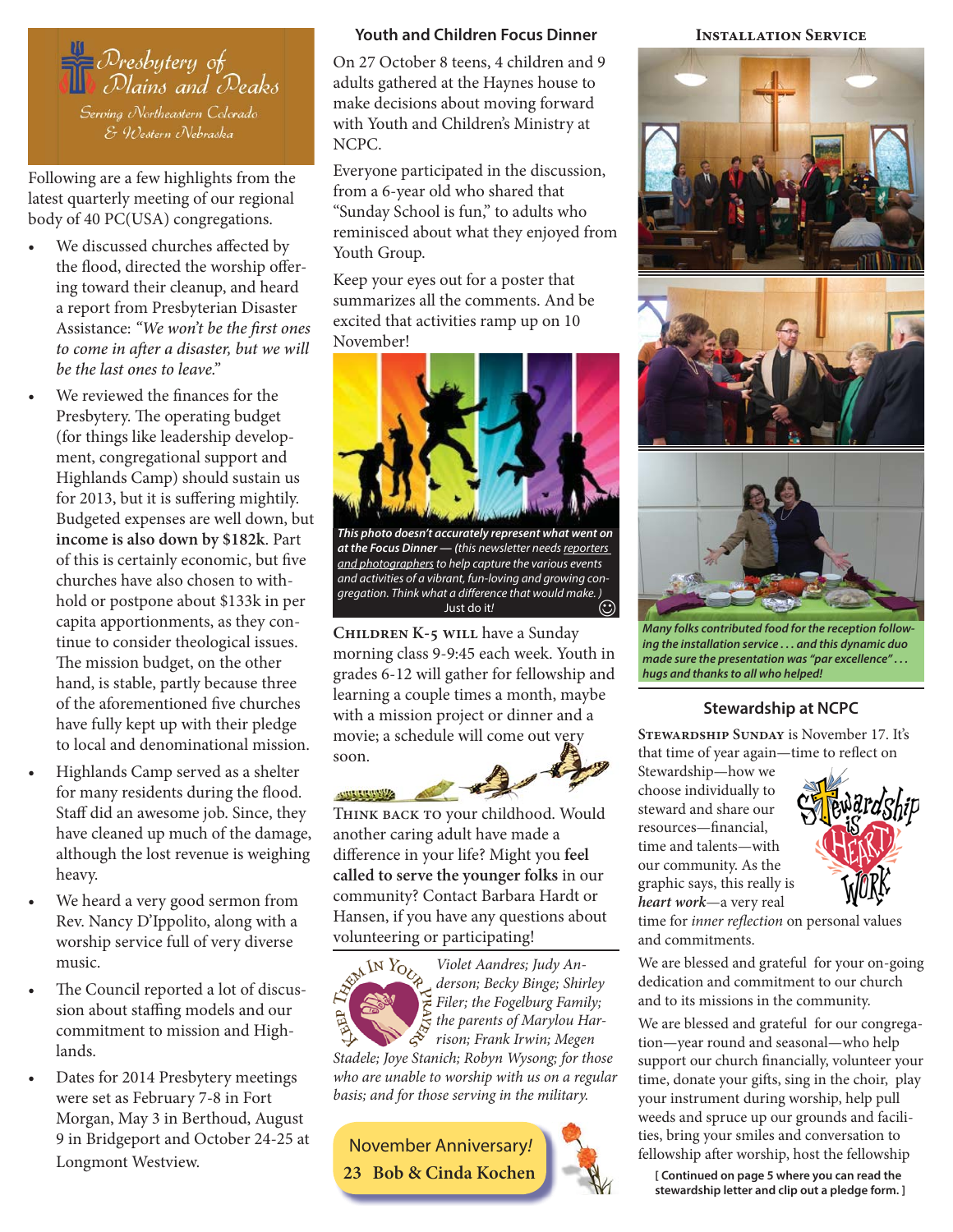

member I'm excited to announce our 4th Annual **Night on Ned** Event,

**November 13th**. Our goal this year is to raise \$10,000 through donations from community members who will enjoy a progressive dinner hosted by Salto Coffee Works/Tin Shed Sports, First Street Pub & Grill, and New Moon Bakery.

The confirmed keynote speaker, Silas Tittes of Eldora, is pursuing his doctorate degree in Ecology and Evolutionary Biology from the University of Colorado. Silas graduated with the first class at Chinook West High School in 2007, served as a Peer Supervisor, worked as a Mountain Youth Corps Member, and built the Teen Center stage so he and many other teens could play concerts there.

For the past sixteen years TEENS, Inc. has been on the cutting edge of providing services to youth and families in our community, whether it's organizing backpacking trips that build leadership skills, creating a drug prevention coalition, or employing over 60 teens per year.

All donations from Night on Ned will be used to further TEENS, Inc.'s mission to empower youth and their families to make healthy choices and thrive.

Does this sound like something you'd like to support? We have only a few spots left! **Contact Amy Hartman**,

**amy@peaktopeakcounseling.com** or **303-807-0864**.

# Community Food Share

**Community Food Share** (CFS) is Boulder and Broomfield Counties' food bank.

It collects donated food from a variety of sources and stores the donated food in its warehouse where it is sorted, packaged, and checked for spoilage. Over 50 local basic needs agencies rely on Community Food Share for free food to pass on to their clients. It also operates programs like the Feeding Families program which provides free food to families with school-children living in poverty.

Community Food Share supplies food to local nonprofit organizations that in turn distribute the food to their clients, free of

#### As a TEENS, Inc. board **Report from the Mission Team**

80 Households and 140 individuals were provided food by TEFAP (The Emergency Food Assistance Program) during September. TEFAP serves approximately one half of the overall number of Food Pantry clients.

There has been no TEFAP food distribution this month due to the government shutdown. We are still able to get food from Community Food Share for the larger Nederland Food Pantry.

The Food Pantry did receive a grant from United Way to help the food pantry serve the increased number of clients as a result of the flood. The food pantry is also working on another grant.

The Board of the Food Pantry is working on establishing a budget review process, and a job description for the Executive Director, with the hope that we can hire a part time paid Executive Director sometime within the next year. Currently Chris Current, the Executive Director spends a minimum of 20 hours/week, and for most weeks much more, working in support of the Food Pantry.

Boulder County Human Services

charge. (e.g., Nederland Food Pantry)

#### **Mission**

Community Food Share's mission is to ensure that people in Boulder & Broomfield Counties are food secure.

Global Ends Statement:

1. Food insecure individuals have access to nutritious food.

• Target audience: Households up to 130% of the poverty level, with children being the highest priority

- Target: three meals per day
- Food is available every day of the year
- CFS food supply is consistent with USDA nutrition guidelines

2. Procuring and distributing food to our target population occurs in an effective and efficient manner.

3. Food insecure individuals are assisted in accessing food from federal, local government and non-profit programs.

On August 1, 2013, Community Food Share moved into a new facility located in the Colorado Tech Center, in south

personnel are now available at the time of the food distribution on the last Thursday of the month, to provide guidance and assistance to food pantry clients and others.

A Legal Clinic was held on Saturday, 10/19, with 10-15 people seeking assistance from the volunteer legal team. Plans are to have one or members from the legal team available in the Community Center on the last Thursday of the month when Boulder County Human Services personnel are also available.

The Food Pantry is now storing, using prior to the expiration date and restocking some food items in support of the Community Center preparedness for its use as a shelter. Although the Red Cross or other agencies are supposed to provide food, etc., when a shelter is established, they've never been able to respond to Nederland in the past, and it's anticipated this will not change in the future.

— Dennis Whalen, Mission Elder Home 303.642.1435, Mobil 303.862.1501

Louisville, off of Dillon Rd. Mailing address: Community Food Share, 650 S. Taylor Ave., Louisville, CO 80027



Friday, November 1, all SNAP (food stamp) participants had their benefits cut. While a loss of \$36 a month for a family of four may not sound like much – the picture above shows what \$36 can buy.



For the 9th row, CFS

has earned the coveted 4-star rating from Charity Navigator. Less than 1% of charities nationwide have earned such a distinction! Community Food Share takes accountability seriously. If you should ever have any questions about how your dollars are being used, please do not hesitate to contact us.

*[ Just thought you might like to know where much of the NFP food comes from. CFS urgently needs volunteers to help with its "Let's Bag Hunger" food drive—See page 6! Will you help? Maybe a youth/ adult mission opportunity? — Ed. ]*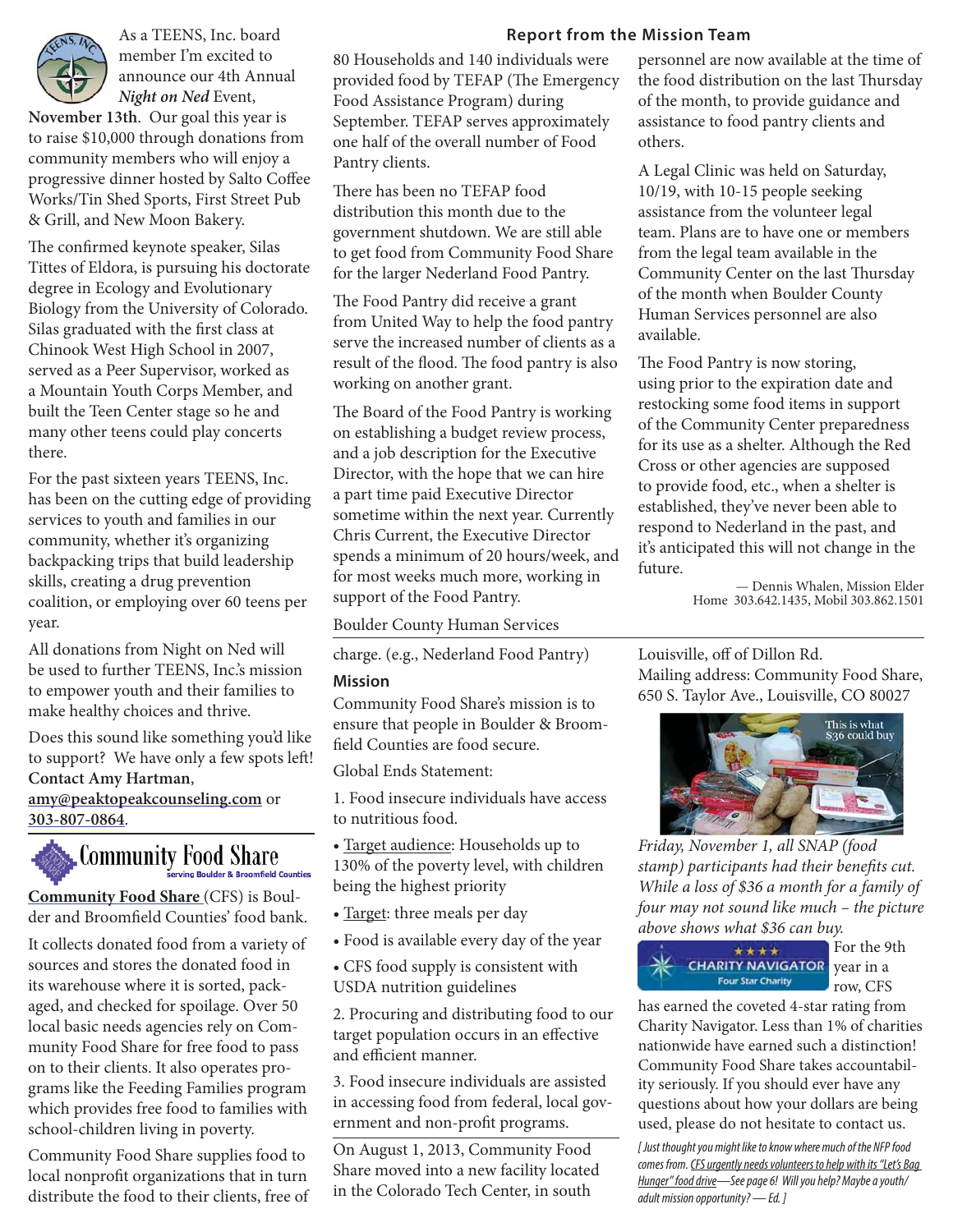

**Coffee at Buffalo Bills — Now every** Tuesday morning at 9 (this is a new day), folks gather for coffee to discuss who we are as a church, what we are called to do next, and how to move toward it. Come, join the ongoing conversation!



As a summer resident, I felt privileged to be able to take part in the vision meetings that occurred while I was in Nederland. The exchange of ideas was interesting and challenging. I have always been impressed that the Nederland Community Presbyterian Church is open to everyone's ideas, including those of us who are not members.

I also found the vision gatherings to be a great time of fellowship with the people who chose to take part. If you have never taken part in one of these meetings, I would encourage you to do so. It's a good way to share your ideas (and everyone has one or two!).

It's also a great way to get to know others and what their vision of the future of the church. If you are unable to attend because of the timing of the meetings, I'm sure Hansen would be open to meeting at other times if he knows you're interested. I look forward to seeing what has been going on when I return to Nederland next year.



*[Hansen is indeed interested in your participation in a "visioning group." Tuesday morning at 9 a.m. is not a convenient or practical time for many of us. What do you suggest? Is there a time and place that works for you? Tell Hansen what will work for you. That may work for others too.— Ed.]*

The way you live your life is the best sermon.



The book club ramped back up October 29! We will meet each Tuesday at church for the traditional soup, bread and dis-

cussion, 6:30-7:30. The first book is . . . When Jesus Came to Harvard, by Harvey Cox, which you can purchase on Amazon.com for one penny!<sup>†</sup> The Introduction prompted PLENTY of discussion at that first meeting! November 5 we started with chapters 1-3, and continue with a couple chapters per week. Anyone who can provide soup and/or bread, please contact Hansen! † (Alas, shipping is \$3.99)



SAVE THE DATE<sup>*!*</sup> Sunday, December 1 is the annual Hanging of the Greens at NCPC—a day for fellowship and good food.

Join us after church for a hardy potluck and hanging of the greens. We will decorate the church and a freshly cut Christmas tree.

Bring your favorite holiday dish to share and your holiday spirit too. Share the spirit of Christmas with us as we enter this joyous holiday season.

**Potluck?** Potluck! That means you are invited. Bring a dish if you can — but by all means bring yourself and your appetite — for good food and fellowship — and pitch in **and lend a hand if you can.** 

**NE W WEBSITE COMING SOON** — We know the church website is missing right now. Very soon we'll be launching it anew, with a new host. If you have any skill in web arts (esp. WordPress), and have the time to help out, then please contact Hansen. A very basic page sits at www.nedcpc.org (below). We expect to have a more done by the end of November . . . and by the end of the year be up and running with links to Facebook, YouTube and a fully functioning event calendar.

| Menu Line Not Active<br><b>NEDERLAND COMMUNITY</b><br>Select Category<br>PRESBYTERIAN CHURCH<br>Open doors Open minds Open hearts                                                                                                 |                                |
|-----------------------------------------------------------------------------------------------------------------------------------------------------------------------------------------------------------------------------------|--------------------------------|
| You are here: Home                                                                                                                                                                                                                | <b>Site Under Construction</b> |
| We're not down just our web site!                                                                                                                                                                                                 |                                |
| Sunday worship is at 10:00 and all are welcome.<br>The choir practices at 9:00 a.m. Sundays - all are welcome.<br>Sunday School meets 9:00 - 9:45 a.m. - K-5                                                                      |                                |
| Rev. Hansen Wendlandt - ncpcpastor@gmail.com                                                                                                                                                                                      |                                |
| We are located in Nederland, Colorado at                                                                                                                                                                                          |                                |
| P.O. Box 467, 80466-0467                                                                                                                                                                                                          |                                |
| 210 N. Jefferson Street                                                                                                                                                                                                           |                                |
| 303-258-3579                                                                                                                                                                                                                      |                                |
| www.nedcpc.org                                                                                                                                                                                                                    |                                |
| We lost our website when our domain name/URL (nederlandopo.org) expired!                                                                                                                                                          |                                |
| We're in the process of creating a new web presence under a temporary domain - nedcpc.org.<br>Very basic information is above.                                                                                                    |                                |
| We are working to get a new, full site up and running with a new host. Check back often, or if<br>you have a request or suggestion regarding our web presence, then please do e-mail us at<br>"contact" at (@) our temporary URL. |                                |
| <b>Edition</b> 0                                                                                                                                                                                                                  |                                |





# November Birthdays!

- 1 Mary Commers
- 2 Rosalie Bargmann
- 2 Esther Rings
- 5 Charlene Morrison
- 5 Debbie Stevens
- 6 Dave Blanchard
- 9 Hayden Hardt-Zeman
- 10 Russ Peterson
- Kathleen Henningsen
- 17 Cinda Kochen
- 24 Floy Walberg
- 25 Dan Harrison
- 25 Janice Rundle
- 26 Eleanor Busch 27 Pat Ennor
- 30 Charlie Allen
- 
- 30 Mark Haynes

*Regret the delay.* **The newsletter should have been out ten days ago**  $\otimes$ ... and circumstances developed that demanded precedence! Will do better next month. — Ed.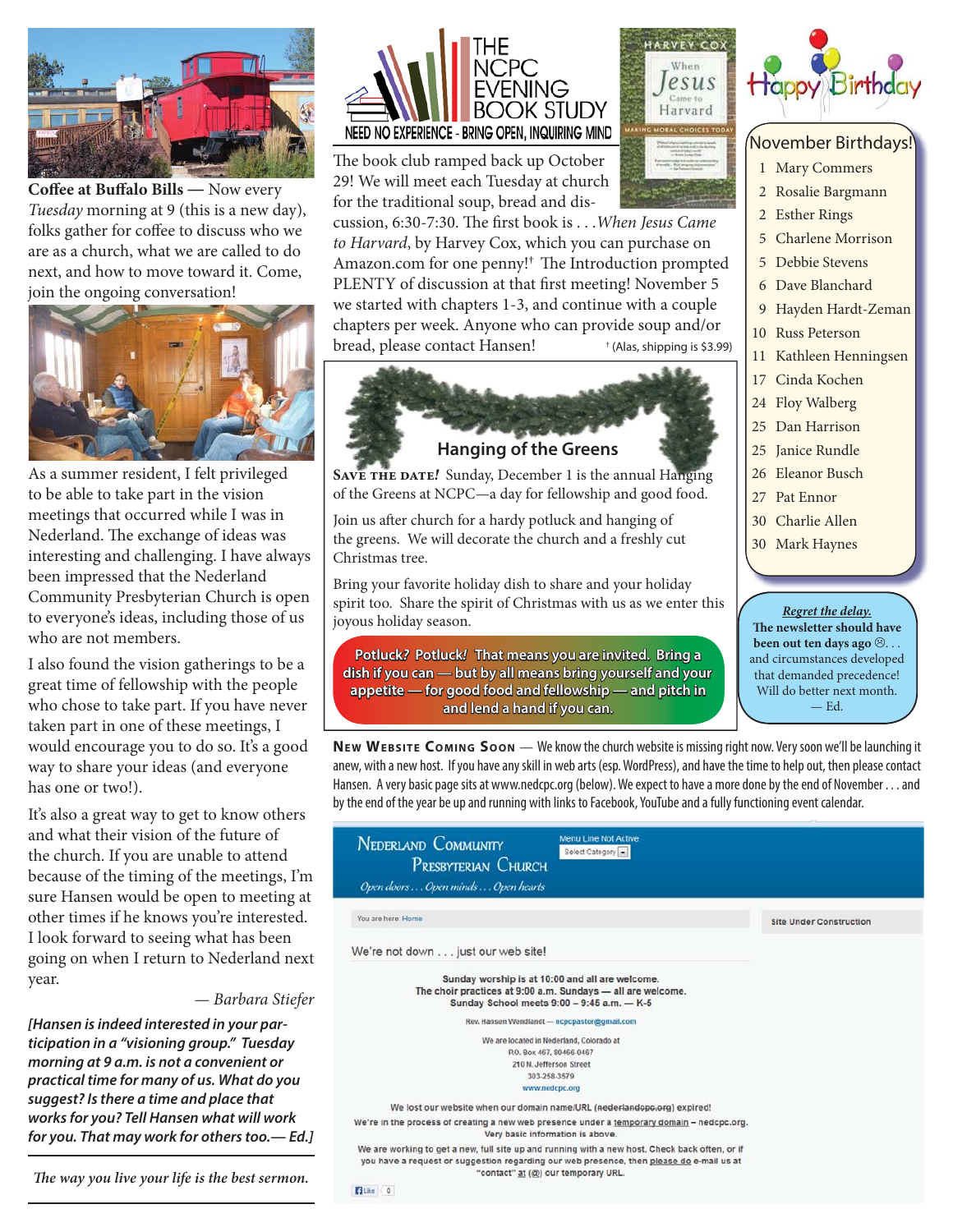

**Nederland Community Presbyterian Church** P.O. Box 467 Nederland, CO 80466

Last year our church congregation celebrated its 100 year birthday and in 2015 we will be celebrating the sanctuary's 100<sup>th</sup> birthday. This year, we are celebrating a new beginning with the successful hiring of our new pastor, Hansen Wendlandt. With this new beginning, we will be seeing a revival of many of the programs and services that have been the lifeline of our church over the years as well as many new ones we hope will address the needs of our current population. Of course, none of these programs and services could have been possible and will not be possible without the support and participation of everyone who currently attends, as well as, the many friends and visitors we get throughout the year. "Our Little Brown Church with a Bell" has been and is a church home for not only of nearby residents but for many folks scattered across the country who stop in for the summer or when in the area.

As we move forward, we need to do some planning so what resources we have can be maximized to do God's work here in Nederland. We need your help to achieve this goal. This is the time of the year when we survey to see what finances we may have available as well as your physical participation. Our church has minimal staff so it depends on your active participation in the various activities that are required to keep the doors open and the programs going.

Our stewardship campaign consists of two parts. One is your financial pledge for the coming year. Your pledge gives the Session input to plan programs and for any physical upkeep required for the buildings and grounds. The second is your input on areas that you would like to actively participate whether in the various programs or help maintain the physical structure. Please watch your mailboxes for an important mailing that includes a Time and Talent form along with an Annual Pledge Card.

We understand you may have uncertainties about declaring your intentions for the coming year. It is truly an act of faith and the annual budget is put together on faith that the resources will be available. This can and will be modified throughout the year by the Session.

Please give this one annual request prayerful thought and return your pledge by Nov. 17th.

uhn Cr

Wes Stiefer, Treasurer On Behalf of the NCPC Session



**Nederland Community Presbyterian Church** PO Box 467, Nederland, Colorado 80466

In gratitude to God and in support of the ongoing mission and program budget of my church, my/our faith commitment for the year 2014 will be:

weekly – monthly – yearly (please circle one)

Phone

Please place this form in the pledge box on the credenza in the church on or before Stewardship Commitment Sunday, November 17, or you may send it to the above address, Attention: Treasurer.

## **Time to Turn Our Lights On!**

Name

If there is light in the soul, there will be beauty in the person. If there is beauty in the person, there will be harmony in the house. If there is harmony in the house, there will be order in the nation. If there is order in the nation, there will be peace in the world. - Chinese Proverb

# Thought Gems . . .

<del>. . . . . . . . . . . . . .</del> .

The kind of ancestors you have is not as important as the ones your children have.

The best things in life are not things.

Keeping a neat house is like threading beads on a string with no knot in it.

A happy home is more than a roof over your head; it's a foundation under your feet.

#### [Continued from page 2]

service, and generally just make yourselves useful when things need to be done.

Although we may sometimes forget to acknowledge and thank one another for our many contributions to keeping our church a vibrant member of the Nederland community, we couldn't do it without one another-all of us-our whole church family.

Today we benefit from the legacy of those who came before us; those who devoted their hands, hearts and minds to beginning a legacy of service to one another and our community.

As you reflect on how you might support your mountain community church, think of the legacy you would like to leave-footprints in the sands of time-for those who follow after in a century from now.

YOUR PLEDGED FINANCIAL GIVING enables the session elders to map out a responsible budget for 2014.

WHAT YOU MAY NOT KNOW: pledged time and talent commitments are a huge support and time savings to those who plan worship services, special events and mission. Please complete and return the time and talent survey too.

#### **ANNOUNCEMENTS**

THE SESSION will meet Sunday, November 17, following fellowship after worship. THE DECEMBER NEWSLETTER deadline is Monday, November 25. (00:00 - midnight) FELLOWSHIP FOLLOWING WORSHIP is enjoyed by most of us. Please consider hosting this activity-or bring something to share.

THE NEVER ENDING FOOD DRIVE keeps

Food Drive **Come** on keeping on because of your generous participation.  $\sigma \sigma'$ It's "never ending" because poverty and hunger keep rolling along in this nation of ours...Hmm, time to rethink?

THE CHURCH DIRECTORY is long overdue for an updateupdated information, new folks and photos-it's a big job and a very important one. Can you help out?



Gather information? Take photos? Help with layout and publishing? Please talk to Hansen or Gary Ennor.

The forest would be quiet if no birds sang except the best.

Marriage may be made in heaven, but man is responsible for the upkeep.

Instead of putting others in their place; put vourself in their place.

- Thanks to various Amish folk for these thoughts.